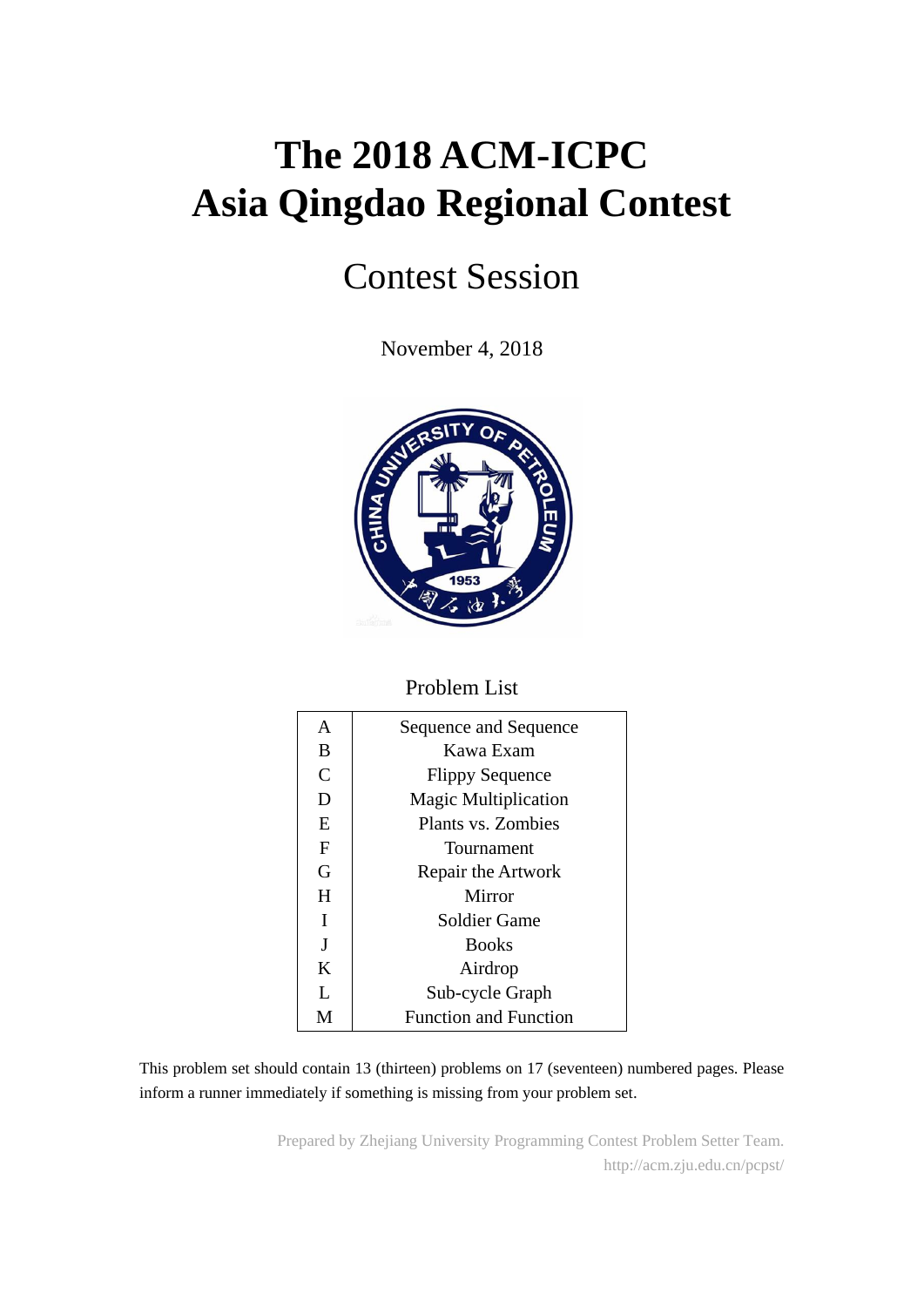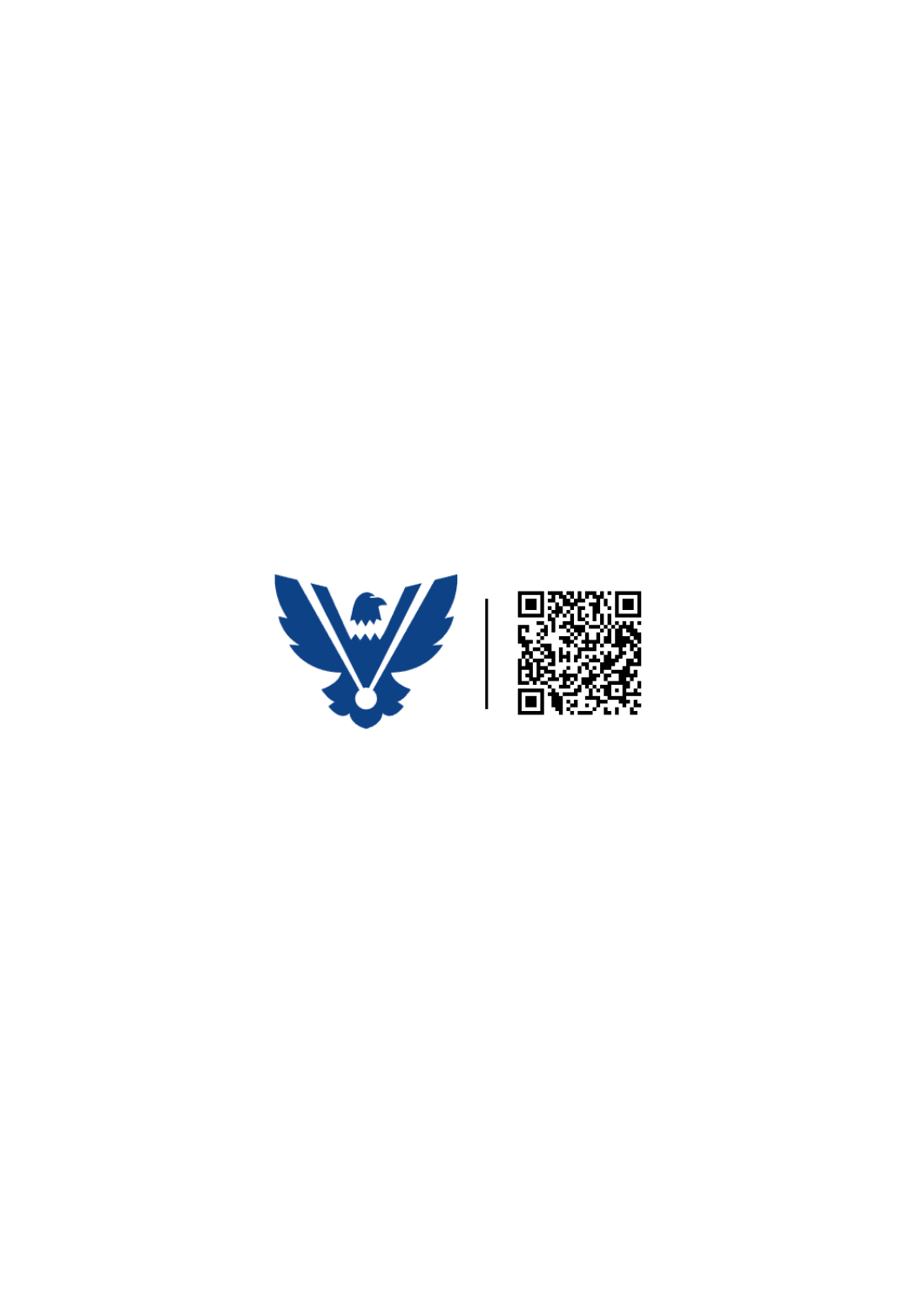# Problem A. Sequence and Sequence

Consider the following two sequences  $P$  and  $Q$ . We denote  $P(i)$  as the *i*-th element in sequence  $P$ , and  $Q(i)$  as the *i*-th element in sequence  $Q$ :

• Sequence *P* is a **sorted** sequence where for all  $k \in \mathbb{Z}^+$ , *k* appears in sequence *P* for  $(k+1)$  times  $(\mathbb{Z}^+$  is the set of all positive integers). That is to say,

$$
P = \{1, 1, 2, 2, 2, 3, 3, 3, 3, 4, 4, 4, 4, 4, 5, 5, 5, 5, 5, 5, 6, \dots\}
$$

*•* Sequence *Q* can be derived from the following equations:

$$
\begin{cases} Q(1) = 1 \\ Q(i) = Q(i-1) + Q(P(i)) & \text{if } i > 1 \end{cases}
$$

That is to say,

*Q* = *{*1*,* 2*,* 4*,* 6*,* 8*,* 12*,* 16*,* 20*,* 24*,* 30*,* 36*,* 42*,* 48*,* 54*,* 62*, . . . }*

| n         |                      | ఖ                  |
|-----------|----------------------|--------------------|
| $-2$      | $\perp$              | 12                 |
| 3-5       | 222                  | 468                |
| 6-9       | 3333                 | 12, 16, 20, 24     |
| $10 - 14$ | 44444                | 30 36 42 48 54     |
| $15 - 20$ | かかかかか                | 62 70 78 86 94 102 |
|           | <b>All Card Card</b> | <b>Contractor</b>  |

Given a positive integer *n*, please calculate the value of *Q*(*n*).

# Input

There are multiple test cases. The first line of the input contains an integer  $T$  (about  $10^4$ ), indicating the number of test cases. For each test case:

The first and only line contains an integer  $n (1 \le n \le 10^{40})$ .

# **Output**

For each test case output one line containing one integer, indicating the value of  $Q(n)$ .

| standard input     | standard output                      |
|--------------------|--------------------------------------|
| 4                  | 30                                   |
| 10                 | 2522                                 |
| 100                | 244274                               |
| 1000               | 235139898689017607381017686096176798 |
| 987654321123456789 |                                      |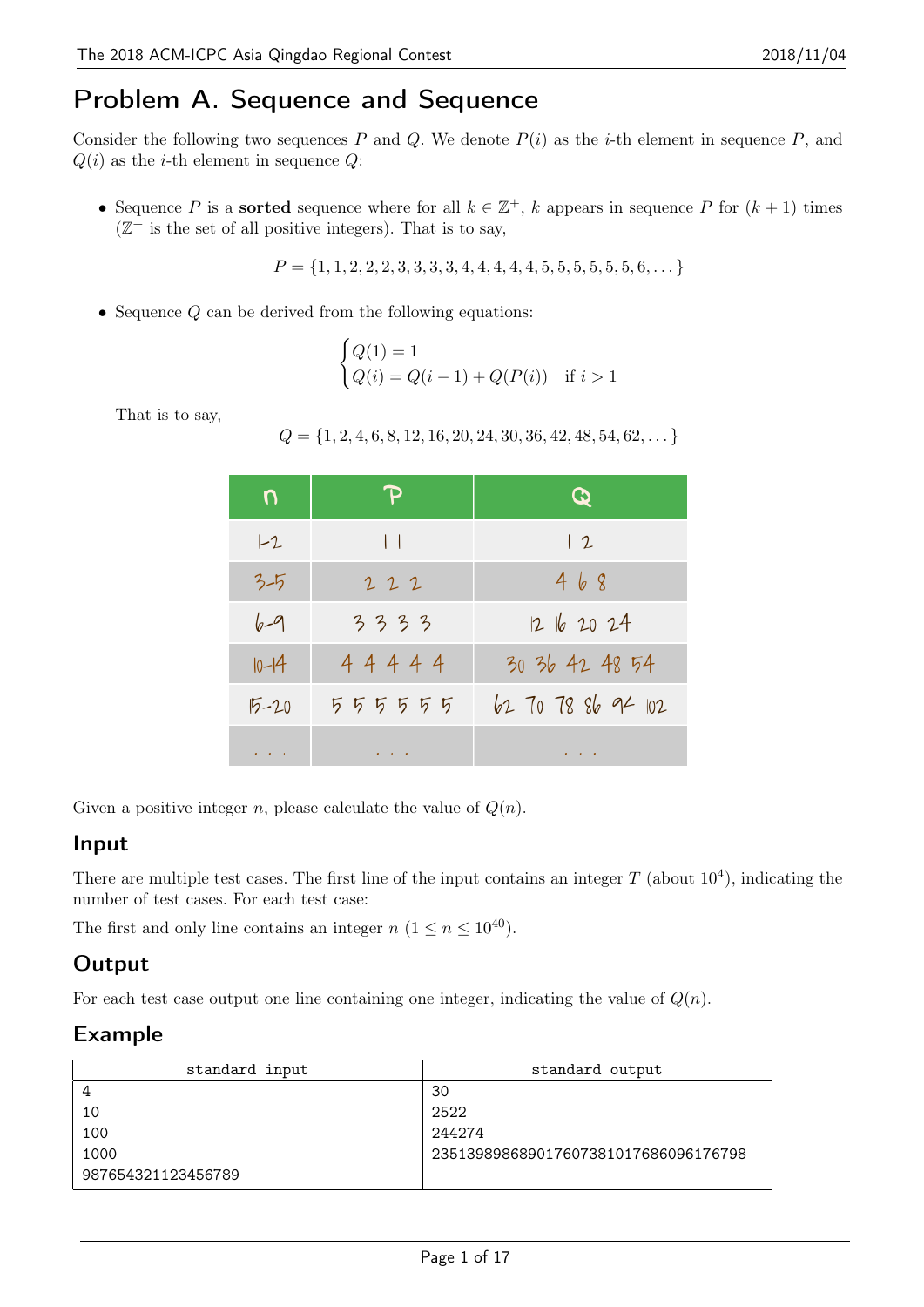# Problem B. Kawa Exam

BaoBao is taking an online exam of the Kawa programming language, which consists of *n* multiple choice questions. The exam is not easy, as for each question, BaoBao needs to select the one and only one correct answer from 10<sup>5</sup> available choices! But don't worry, as an active committer of the famous *open-kdk*, BaoBao obviously knows all the correct answers.

Although BaoBao is an expert in Kawa, the developers of the exam system are definitely not experts in software engineering. There are  $m$  bugs in the exam system, and the *i*-th bug can be described as  $(u_i, v_i)$ , which means that BaoBao must select the same choice for question  $u_i$  and  $v_i$  (even if the choice he selects is incorrect!).

Time is limited, and the exam must go on. The developers only have time to fix one bug. Now the developers are wondering, for all  $1 \leq i \leq m$ , what's the maximum possible number of questions BaoBao can correctly answer if they fix the *i*-th bug. Please write a program to solve this problem so that the developers can select a proper bug to fix.



*This image is the cover of an album by muzzle lab. It's not related to this problem. It only serves the purpose of making this problemset less boring. By the way, the 3rd, 5th, 8th and 9th track in this album are really, really nice.*

# Input

There are multiple test cases. The first line of the input contains an integer *T*, indicating the number of test cases. For each test case:

The first line contains two integers *n* and  $m$  ( $1 \leq n \leq 10^5$ ,  $1 \leq m \leq 10^5$ ), indicating the number of questions and the number of bugs.

The second line contains *n* integers  $a_1, a_2, \ldots, a_n$   $(1 \le a_i \le 10^5)$ , where  $a_i$  indicates the correct answer for question *i*.

For the following *m* lines, the *i*-th line has two integers  $u_i$  and  $v_i$  ( $1 \le u_i, v_i \le n$ ), indicating the *i*-th bug.

It's guaranteed that neither the sum of  $n$  nor the sum of  $m$  over all test cases will exceed  $10^6$ .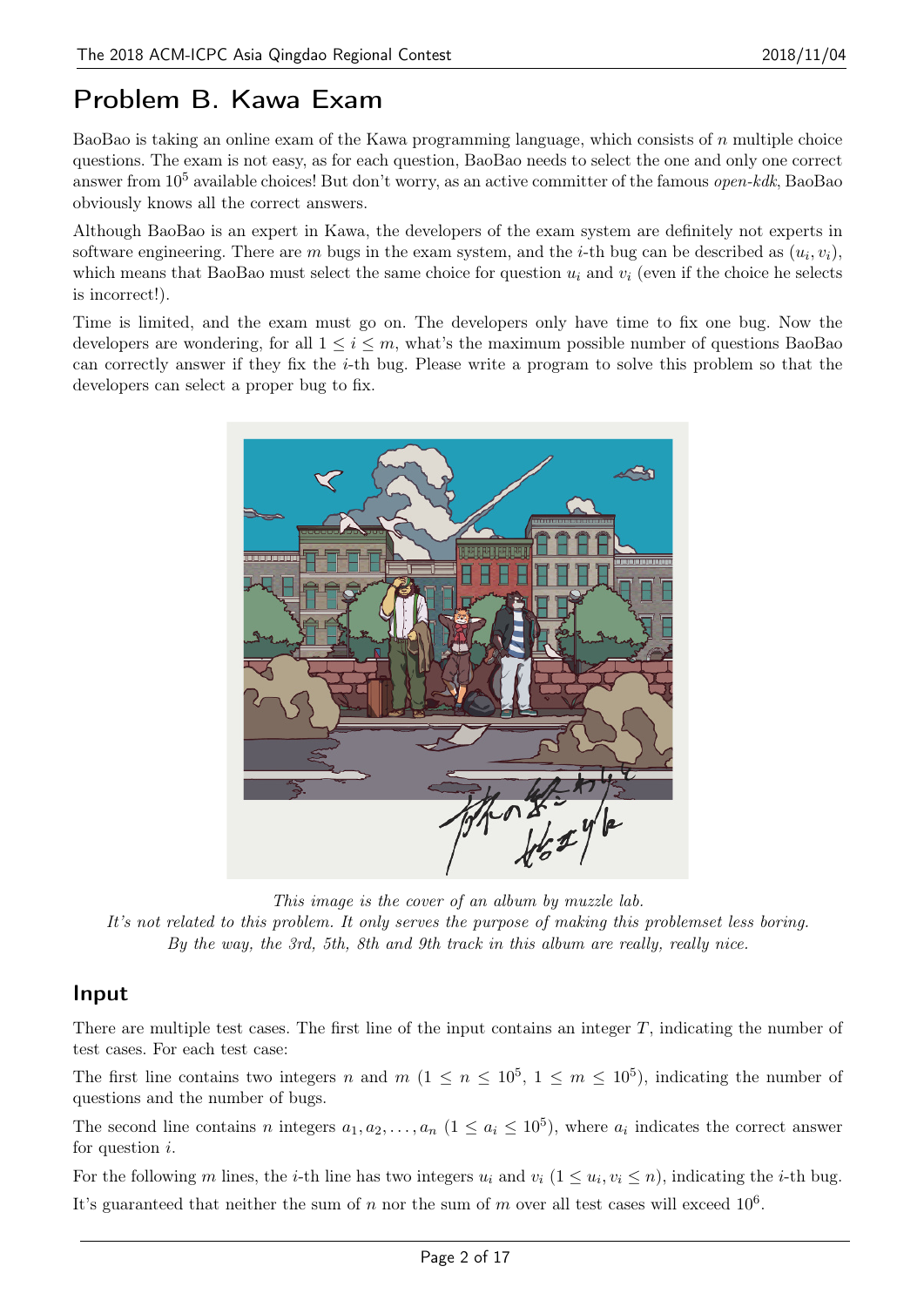# **Output**

For each test case output one line containing *m* integers  $c_1, c_2, \ldots, c_m$  separated by a space, where  $c_i$ indicates the maximum possible number of questions BaoBao can correctly answer if the *i*-th bug is fixed.

Please, DO NOT output extra spaces at the end of each line, or your answer may be considered incorrect!

#### Example

| standard input            | standard output |
|---------------------------|-----------------|
| $\ensuremath{\mathsf{3}}$ | 6 5 5 5 4       |
| 7 5                       | 111             |
| 1 2 1 2 1 2 1             | 111             |
| $1\,2$                    |                 |
| 13                        |                 |
| 2 4                       |                 |
| 5 6                       |                 |
| 5 7                       |                 |
| 3 3                       |                 |
| 123                       |                 |
| 1 <sub>2</sub>            |                 |
| 13                        |                 |
| 2 3                       |                 |
| 2 3                       |                 |
| 12345 54321               |                 |
| 1 <sub>2</sub>            |                 |
| $1\,2$                    |                 |
| $1\quad1$                 |                 |

# **Note**

The following table explains the first sample test case.

- The "possible choices" column indicates a possible set of choices to each question BaoBao can select, leading to a maximum possible number of correctly answered questions;
- The "correct" column indicates the number of correctly answered questions using the set of choices provided in the "possible choices" column.

| Bug No. | Possible Choices   Correct |  |
|---------|----------------------------|--|
|         | (1, 2, 1, 2, 1, 1, 1)      |  |
|         | (2, 2, 1, 2, 1, 1, 1)      |  |
|         | (1, 1, 1, 2, 1, 1, 1)      |  |
|         | (1, 1, 1, 1, 1, 2, 1)      |  |
|         | (1, 1, 1, 1, 1, 1, 1)      |  |

For the second sample test case, no matter which bug is fixed, BaoBao has to select the same choice for all the three questions. As the correct answer for each question is different, BaoBao can only correctly answer 1 question.

For the third sample test case, note that even if the developers fix the first bug, the second bug is still taking effect and BaoBao still has to select the same choice for the two problems. It's the same if the second bug is fixed.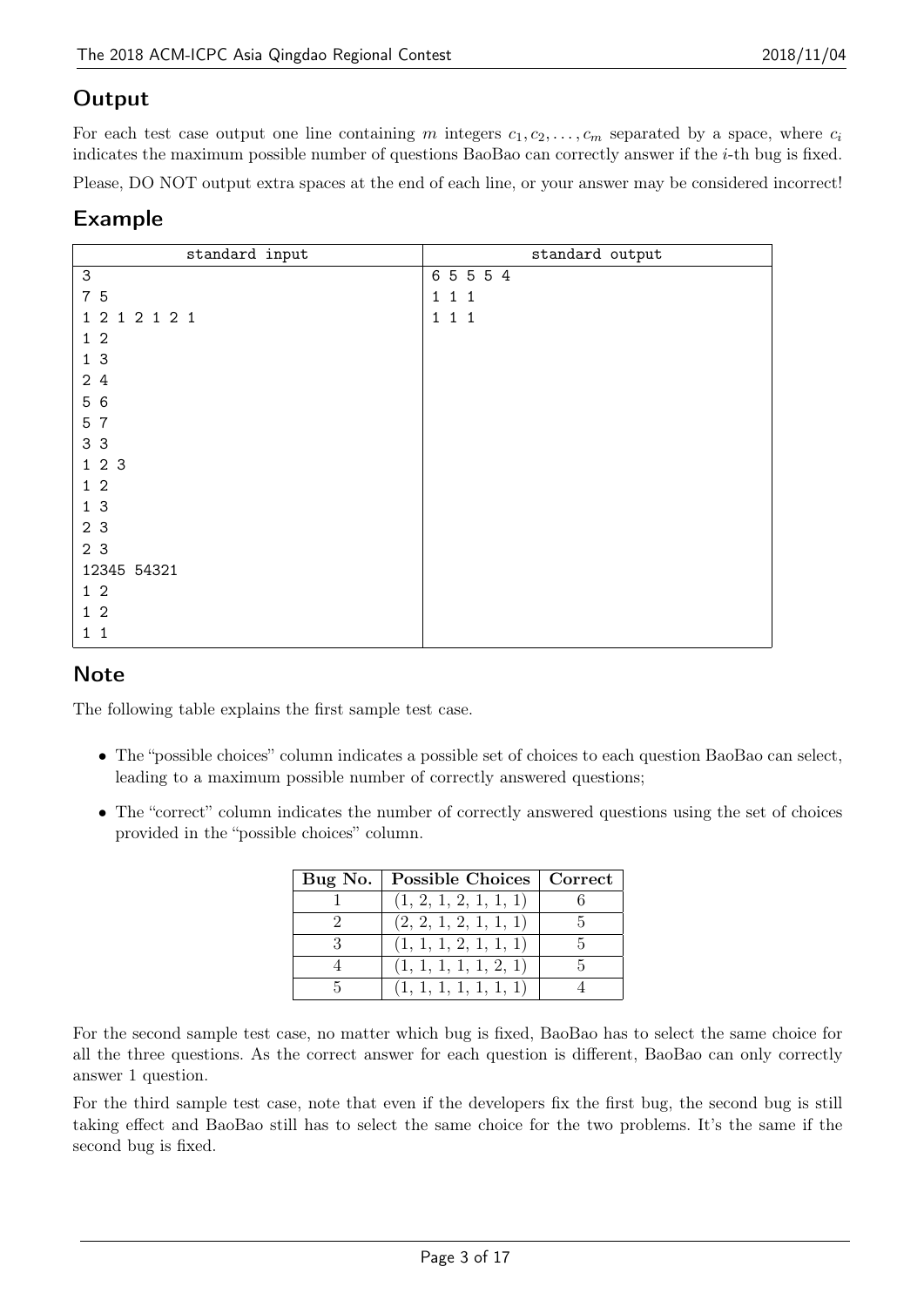# Problem C. Flippy Sequence

DreamGrid has just found two binary sequences  $s_1, s_2, \ldots, s_n$  and  $t_1, t_2, \ldots, t_n$   $(s_i, t_i \in \{0, 1\}$  for all  $1 \leq i \leq n$ ) from his virtual machine! He would like to perform the operation described below exactly twice, so that  $s_i = t_i$  holds for all  $1 \leq i \leq n$  after the two operations.

The operation is: Select two integers l and  $r$   $(1 \leq l \leq r \leq n)$ , change  $s_i$  to  $(1 - s_i)$  for all  $l \leq i \leq r$ .

DreamGrid would like to know the number of ways to do so.

We use the following rules to determine whether two ways are different:

- Let  $A = (a_1, a_2, a_3, a_4)$ , where  $1 \le a_1 \le a_2 \le n, 1 \le a_3 \le a_4 \le n$ , be a valid operation pair denoting that DreamGrid selects integers  $a_1$  and  $a_2$  for the first operation and integers  $a_3$  and  $a_4$  for the second operation;
- Let  $B = (b_1, b_2, b_3, b_4)$ , where  $1 \leq b_1 \leq b_2 \leq n, 1 \leq b_3 \leq b_4 \leq n$ , be another valid operation pair denoting that DreamGrid selects integers  $b_1$  and  $b_2$  for the first operation and integers  $b_3$  and  $b_4$  for the second operation.
- *A* and *B* are considered different, if there exists an integer  $k$  ( $1 \leq k \leq 4$ ) such that  $a_k \neq b_k$ .

### Input

There are multiple test cases. The first line of the input contains an integer *T*, indicating the number of test cases. For each test case:

The first line contains an integer  $n (1 \le n \le 10^6)$ , indicating the length of two binary sequences.

The second line contains a string  $s_1s_2 \ldots s_n$   $(s_i \in \{0, 1\})$  of length *n*, indicating the first binary sequence.

The third line contains a string  $t_1t_2 \ldots t_n$   $(t_i \in \{0, 1\})$  of length *n*, indicating the second binary sequence.

It's guaranteed that the sum of  $n$  in all test cases will not exceed  $10<sup>7</sup>$ .

# **Output**

For each test case, output an integer denoting the answer.

### Example

| standard input | standard output |
|----------------|-----------------|
| 3              | $\Omega$        |
|                | $\overline{2}$  |
|                | 6               |
| 0              |                 |
| $\overline{c}$ |                 |
| $00\,$         |                 |
| 11             |                 |
| 5              |                 |
| 01010          |                 |
| 00111          |                 |

### **Note**

For the second sample test case, there are two valid operation pairs: (1*,* 1*,* 2*,* 2) and (2*,* 2*,* 1*,* 1).

For the third sample test case, there are six valid operation pairs:  $(2,3,5,5)$ ,  $(5,5,2,3)$ ,  $(2,5,4,4)$ , (4*,* 4*,* 2*,* 5), (2*,* 4*,* 4*,* 5) and (4*,* 5*,* 2*,* 4).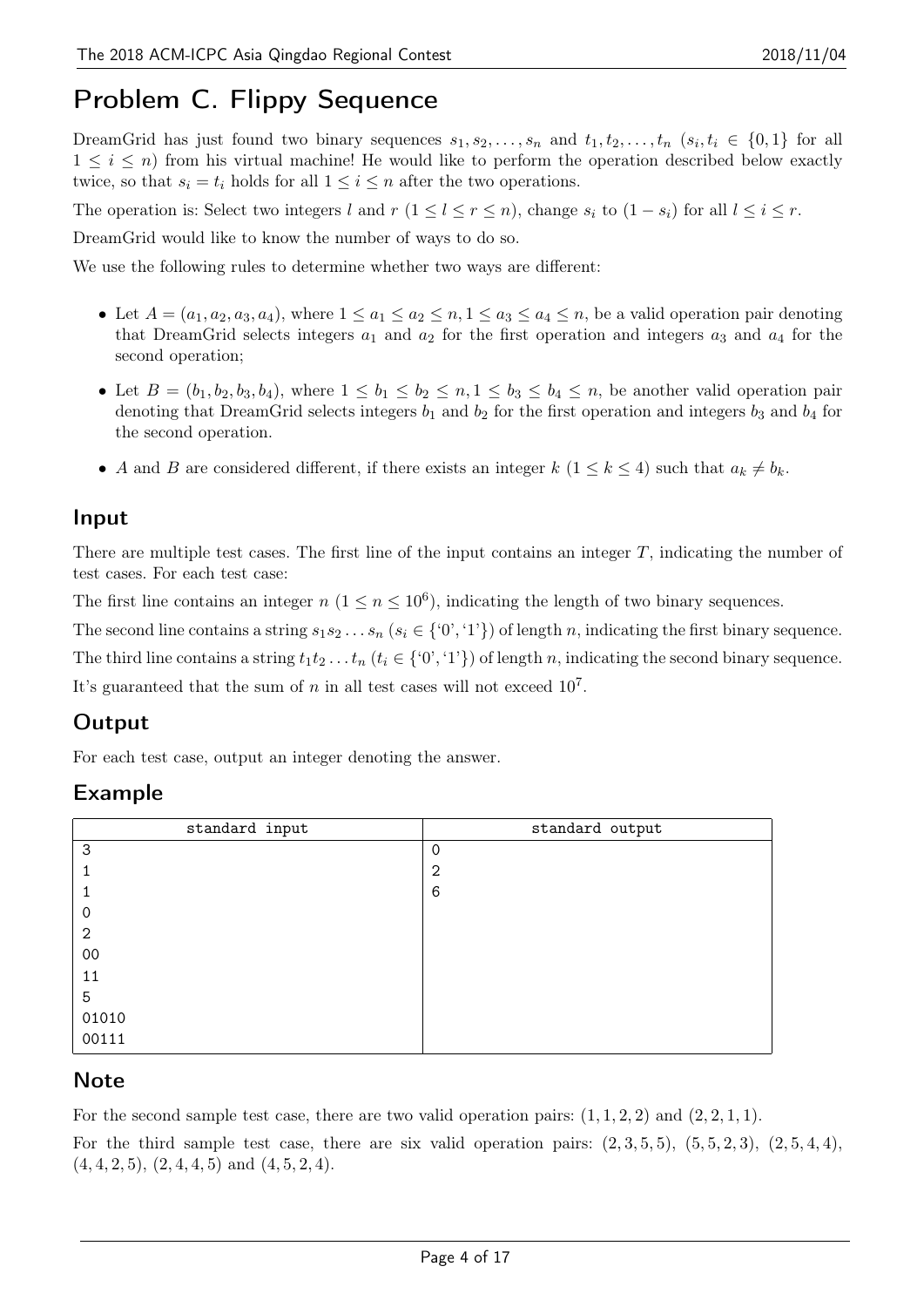# Problem D. Magic Multiplication

BaoBao is now learning a new binary operation between two positive integers, represented by *⊗*, in his magic book. The book tells him that the result of such operation is calculated by concatenating all multiple results of each digit in the two integers.

Formally speaking, let the first integer be  $A = a_1 a_2 \ldots a_n$ , where  $a_i$  indicates the *i*-th digit in *A*, and the second integer be  $B = b_1 b_2 \ldots b_m$ , where  $b_i$  indicates the *i*-th digit in *B*. We have

$$
A \otimes B = \sum_{i=1}^{n} \sum_{j=1}^{m} a_i b_j = a_1 b_1 + a_1 b_2 + \dots + a_1 b_m + a_2 b_1 + \dots + a_n b_m
$$

Note that the result of  $a_i b_j$  is considered to be a **string** (without leading zeros if  $a_i b_j > 0$ , or contains exactly one '0' if  $a_i b_j = 0$ ), NOT a normal integer. Also, the sum here means string concatenation, NOT the normal addition operation.

For example,  $23 \otimes 45 = 8101215$ . Because  $8 = 2 \times 4$ ,  $10 = 2 \times 5$ ,  $12 = 3 \times 4$  and  $15 = 3 \times 5$ .

BaoBao is very smart and soon knows how to do the inverse operation of *⊗*. Now he gives you the result of a *⊗* operation and the numbers of digits in the two original integers. Please help him to restore the two original integers *A* and *B*.

#### Input

There are multiple test cases. The first line of the input contains an integer *T*, indicating the number of test cases. For each test case:

The first line contains two positive integers *n* and  $m$  ( $1 \leq n, m \leq 2 \times 10^5$ ), where *n* indicates the length of *A* and *m* indicates the length of *B*. Here length of an integer means the length of the string when writing the number in decimal notation without leading zeros.

The second line contains only one positive integer *C* without leading zeros, indicating the result of *A⊗B*. The length of *C* is no more than  $2 \times 10^5$ .

It's guaranteed that the sum of lengths of *C* over all test cases will not exceed  $2 \times 10^6$ .

# **Output**

For each test case output one line.

If there exist such *A* and *B* that  $A \otimes B = C$ , output one line containing two integers *A* and *B* separated by one space. Note that *A* and *B* should be positive integers without leading zeros, the length of *A* should be exactly *n*, and the length of *B* should be exactly *m*.

If there are multiple valid answers, output the answer with the smallest *A*; If there are still more than one answer, output one of them with the smallest *B*.

If such *A* and *B* do not exist, print "Impossible" (without quotes) on a single line.

| standard input | standard output |
|----------------|-----------------|
| 4              | 23 45           |
| 2 <sub>2</sub> | 101 1000        |
| 8101215        | Impossible      |
| 34             | Impossible      |
| 100000001000   |                 |
| 2 <sub>2</sub> |                 |
| 80101215       |                 |
| 34             |                 |
| 1000000010000  |                 |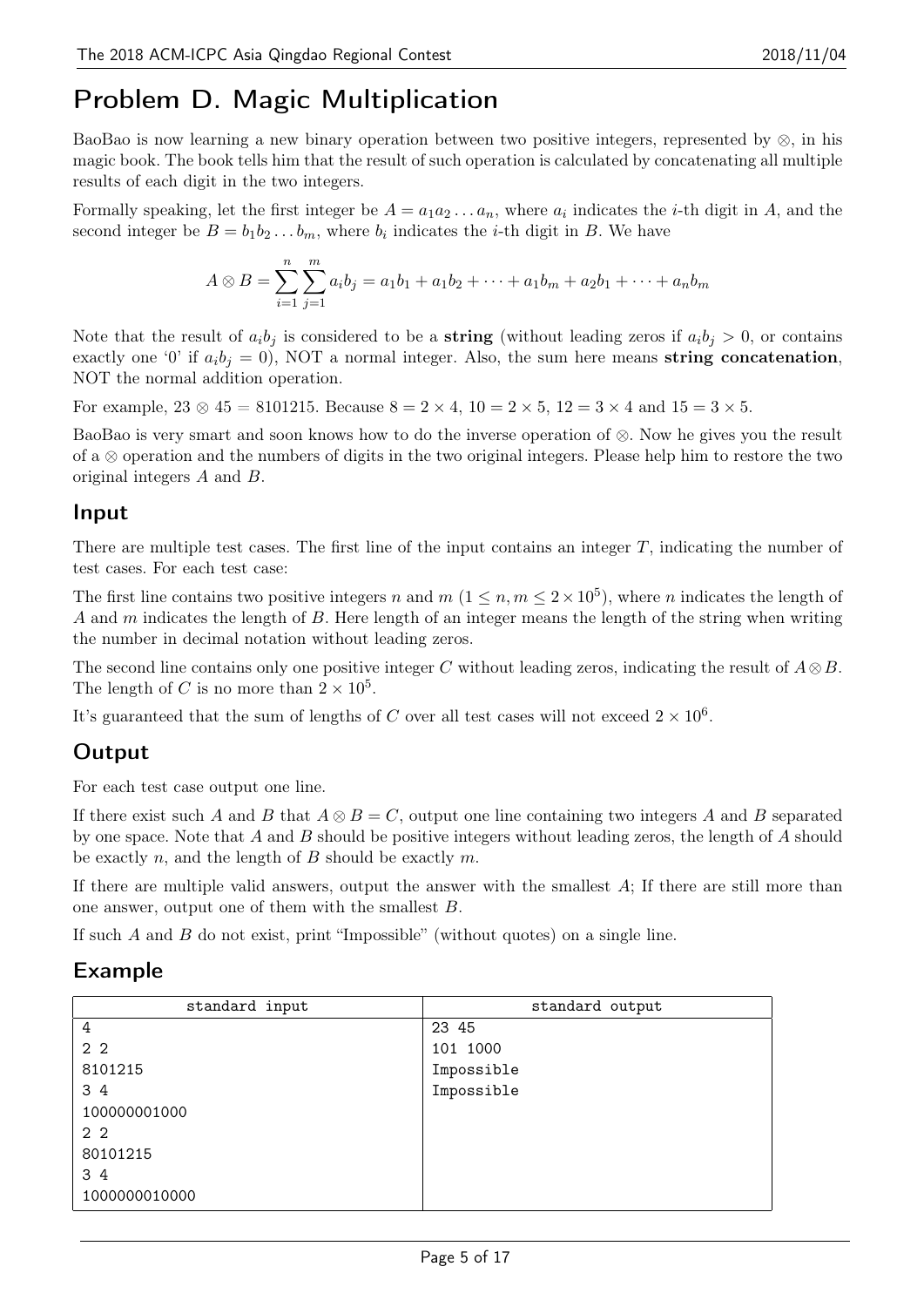# Problem E. Plants vs. Zombies

BaoBao and DreamGrid are playing the game *Plants vs. Zombies*. In the game, DreamGrid grows plants to defend his garden against BaoBao's zombies.



*Plants vs. Zombies(?) (Image from pixiv. ID: 21790160; Artist: socha)*

There are *n* plants in DreamGrid's garden arranged in a line. From west to east, the plants are numbered from 1 to *n* and the *i*-th plant lies *i* meters to the east of DreamGrid's house. The *i*-th plant has a defense value of  $d_i$  and a growth speed of  $a_i$ . Initially,  $d_i = 0$  for all  $1 \leq i \leq n$ .

DreamGrid uses a robot to water the plants. The robot is in his house initially. In one step of watering, DreamGrid will choose a direction (east or west) and the robot moves exactly 1 meter along the direction. After moving, if the *i*-th plant is at the robot's position, the robot will water the plant and *a<sup>i</sup>* will be added to *d<sup>i</sup>* . Because the water in the robot is limited, at most *m* steps can be done.

The defense value of the garden is defined as  $\min\{d_i | 1 \leq i \leq n\}$ . DreamGrid needs your help to maximize the garden's defense value and win the game.

Please note that:

- Each time the robot MUST move before watering a plant;
- It's OK for the robot to move more than *n* meters to the east away from the house, or move back into the house, or even move to the west of the house.

# Input

There are multiple test cases. The first line of the input contains an integer *T*, indicating the number of test cases. For each test case:

The first line contains two integers *n* and  $m (2 \le n \le 10^5, 0 \le m \le 10^{12})$ , indicating the number of plants and the maximum number of steps the robot can take.

The second line contains *n* integers  $a_1, a_2, ..., a_n$   $(1 \le a_i \le 10^5)$ , where  $a_i$  indicates the growth speed of the *i*-th plant.

It's guaranteed that the sum of  $n$  in all test cases will not exceed  $10^6$ .

# **Output**

For each test case output one line containing one integer, indicating the maximum defense value of the garden DreamGrid can get.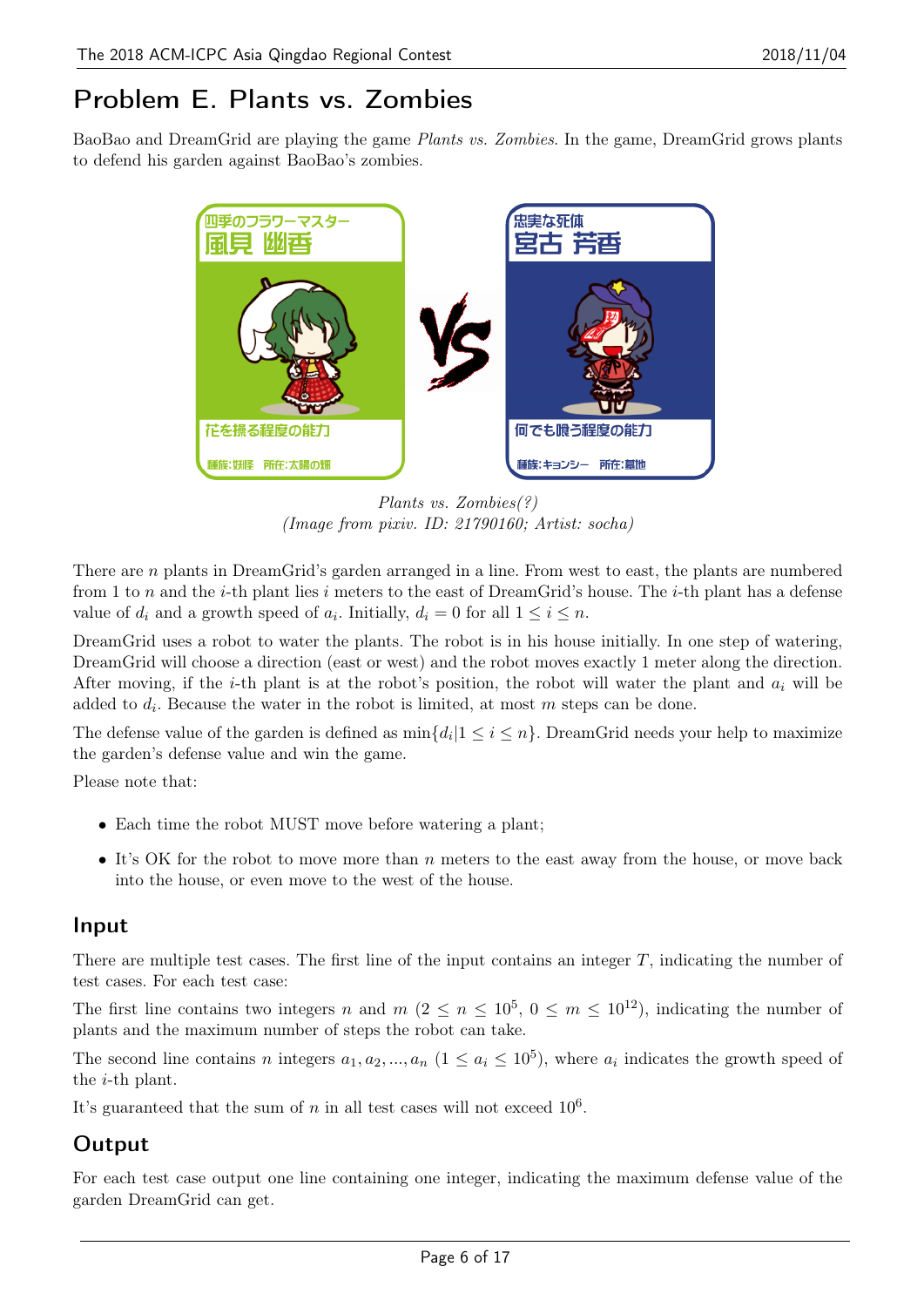### Example

| standard input | standard output |
|----------------|-----------------|
| ◠              |                 |
| 48             |                 |
| 3 2 6 6        |                 |
| 39             |                 |
| 10 10 1        |                 |

### **Note**

In the explanation below, 'E' indicates that the robot moves exactly 1 meter to the east from his current position, and 'W' indicates that the robot moves exactly 1 meter to the west from his current position.

For the first test case, a candidate direction sequence is  $\{E, E, W, E, E, W, E, E\}$ , so that we have  $d = \{6, 6, 12, 6\}$  after the watering.

For the second test case, a candidate direction sequence is  $\{E, E, E, E, W, E, W, E, W\}$ , so that we have  $d = \{10, 10, 4\}$  after the watering.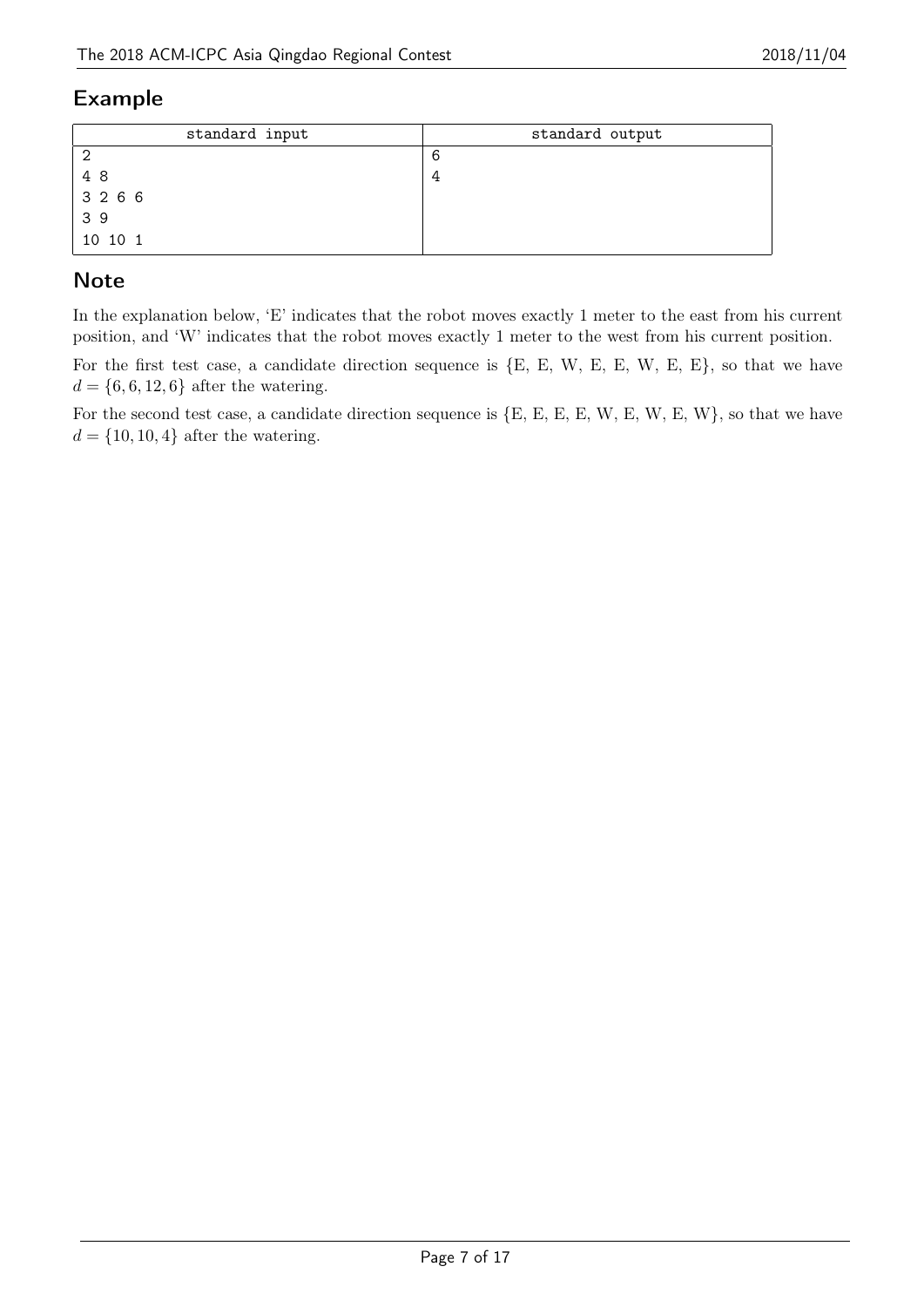# Problem F. Tournament

DreamGrid, the king of Gridland, is making a knight tournament. There are *n* knights, numbered from 1 to *n*, participating in the tournament. The rules of the tournament are listed as follows:

- The tournament consists of *k* rounds. Each round consists of several duels. Each duel happens between exactly two knights.
- *•* Each knight must participate in exactly one duel during each round.
- *•* For each pair of knights, there can be at most one duel between them during all the *k* rounds.
- Let  $1 \leq i, j \leq k, i \neq j$ , and  $1 \leq a, b, c, d \leq n, a, b, c, d$  be four distinct integers. If
	- Knight *a* fights against knight *b* during round *i*, and
	- Knight *c* fights against knight *d* during round *i*, and
	- Knight *a* fights against knight *c* during round *j*,

then knight *b* must fight against knight *d* during round *j*.

As DreamGrid's general, you are asked to write a program to arrange all the duels in all the *k* rounds, so that the resulting arrangement satisfies the rules above.

#### Input

There are multiple test cases. The first line of the input is an integer *T*, indicating the number of test cases. For each test case:

The first and only line contains two integers *n* and  $k$  ( $1 \leq n, k \leq 1000$ ), indicating the number of knights participating in the tournament and the number of rounds.

It's guaranteed that neither the sum of *n* nor the sum of *k* in all test cases will exceed 5000.

# Output

For each test case:

*•* If it's possible to make a valid arrangement, output *k* lines. On the *i*-th line, output *n* integers  $c_{i,1}, c_{i,2}, \ldots, c_{i,n}$  separated by one space, indicating that in the *i*-th round, knight *j* will fight against knight  $c_{i,j}$  for all  $1 \leq j \leq n$ .

If there are multiple valid answers, output the lexicographically smallest answer.

Consider two answers *A* and *B*, let's denote  $a_{i,j}$  as the *j*-th integer on the *i*-th line in answer *A*, and  $b_{i,j}$  as the *j*-th integer on the *i*-th line in answer *B*. Answer *A* is lexicographically smaller than answer *B*, if there exists two integers  $p$  ( $1 \leq p \leq k$ ) and  $q$  ( $1 \leq q \leq n$ ), such that

- *−* for all  $1 \le i < p$  and  $1 \le j \le n$ ,  $a_{i,j} = b_{i,j}$ , and
- for all 1 *≤ j < q*, *ap,j* = *bp,j* , and finally *ap,q < bp,q*.
- If it's impossible to make a valid arrangement, output "Impossible" (without quotes) in one line.

Please, DO NOT output extra spaces at the end of each line, or your answer may be considered incorrect!

| standard input | standard output |
|----------------|-----------------|
|                | 'Impossible     |
| 3              | 2 1 4 3         |
| 43             | 3412            |
|                | 4 3 2 1         |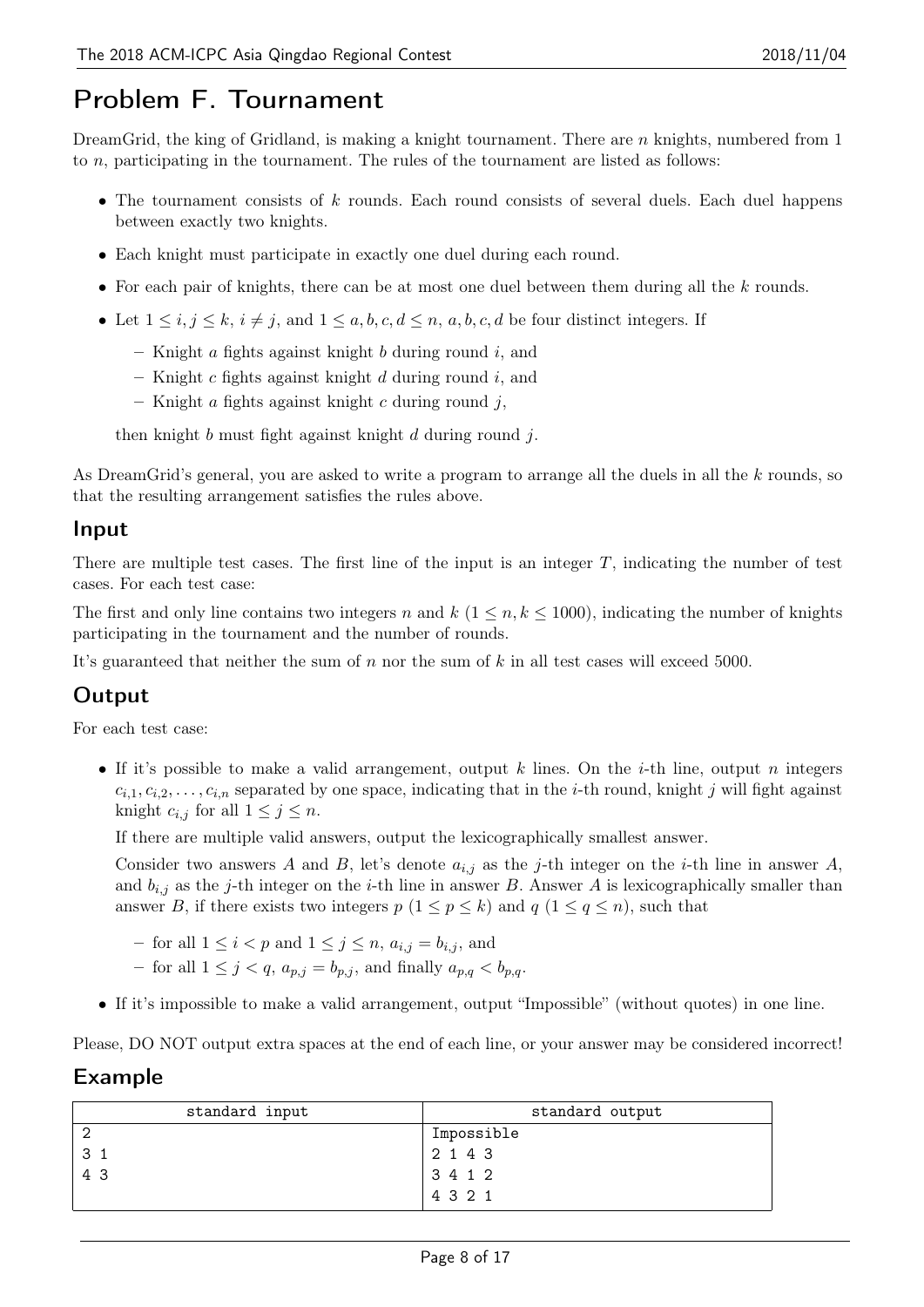# Problem G. Repair the Artwork

DreamGrid has a paper strip with *n* grids in a line and he has drawn some beautiful patterns in some grids. Unfortunately, his naughty roommate BaoBao drew some other patterns in some other grids when he wasn't at home. Now DreamGrid has to erase BaoBao's patterns without destroying his own patterns.

Let's number the grids from 1 to *n* from left to right. Each grid either contains DreamGrid's pattern, or contains BaoBao's pattern, or is empty.

Each time, DreamGrid can select two integers *l* and *r* (these two integers can be different each time) such that

- *•* 1 *≤ l ≤ r ≤ n*, and
- for all  $l \leq i \leq r$ , the *i*-th grid either contains BaoBao's pattern, or is empty,

and change the *i*-th grid to an empty grid for all  $l \leq i \leq r$ .

How many ways can DreamGrid change all the grids containing BaoBao's pattern to empty grids by performing the above operation exactly *m* times? As the answer may be large, please print the answer modulo  $10^9 + 7$ .

Let  $\{(a_1,b_1),(a_2,b_2),\ldots(a_m,b_m)\}\$ be a valid erasing sequence  $(1 \le a_i \le b_i \le n)$ , where  $(a_i,b_i)$  indicates that DreamGrid selects integers  $a_i$  and  $b_i$  in the *i*-th operation. Let  $\{(c_1, d_1), (c_2, d_2), \ldots, (c_m, d_m)\}\$ be another valid erasing sequence  $(1 \le c_i \le d_i \le n)$ , where  $(c_i, d_i)$  indicates that DreamGrid selects integers *c<sup>i</sup>* and *d<sup>i</sup>* in the *i*-th operation. These two sequences are considered different, if there exists an integer *k*  $(1 \leq k \leq m)$  such that  $a_k \neq c_k$  or  $b_k \neq d_k$ .

### Input

There are multiple test cases. The first line of the input contains an integer  $T$  ( $1 \le T \le 1000$ ), indicating the number of test cases. For each test case:

The first line contains two integers *n* and  $m$  ( $1 \le n \le 100$ ,  $1 \le m \le 10^9$ ), indicating the number of grids and the number of times to perform the operation.

The second line contains *n* integers  $a_i$  ( $a_i \in \{0, 1, 2\}$ ).

- If  $a_i = 0$ , the *i*-th grid is empty.
- If  $a_i = 1$ , the *i*-th grid contains DreamGrid's pattern.
- If  $a_i = 2$ , the *i*-th grid contains BaoBao's pattern.

It's guaranteed that at most 50 test cases have *n >* 50.

### **Output**

For each test case, output one line containing the number of ways modulo  $10^9 + 7$ .

| standard input | standard output |
|----------------|-----------------|
| 3              | 8               |
| 2 <sub>2</sub> | 3               |
| 20             |                 |
| 3 <sub>2</sub> |                 |
| 210            |                 |
| 3 1            |                 |
| 2 1 0          |                 |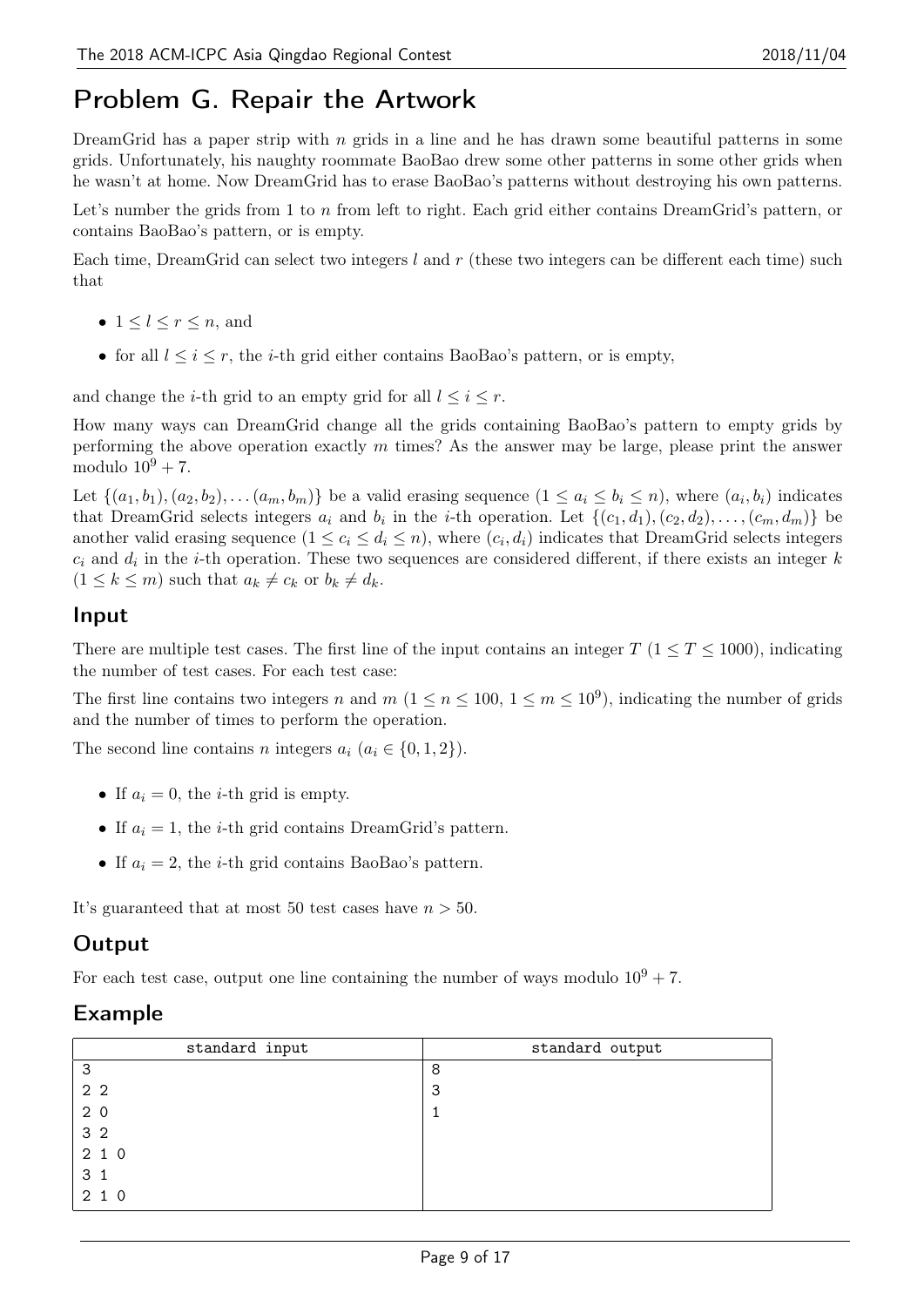# Problem H. Mirror

There is a non-transparent obstacle and a single-sided mirror in an infinite two-dimensional plane. The obstacle can be represented as a triangle and the mirror can be represented as a directional line segment pointing from  $(x_{m,1}, y_{m,1})$  to  $(x_{m,2}, y_{m,2})$ , with the right side being reflective.

There are *m* stones at point  $(x_1, y_1)$  and DreamGrid would like to move all the stones to point  $(x_2, y_2)$ . The following constraints must be satisfied:

- DreamGrid can only carry one stone each time.
- Once DreamGrid picks up a stone, he can only put it down at point  $(x_2, y_2)$ .
- *•* Let *L* be the path DreamGrid walked, then for each point *p* on *L*, DreamGrid should see all the stones directly or through the mirror.

Note that:

- If some part of the line vision is inside the obstacle (it's ok that the line vision passes a point or edge of the obstacle), it's considered, that DreamGrid cannot see the stone with this line of vision.
- If one of the two endpoints of the mirror is on the line of vision, it's considered, that DreamGrid can see the stone both in the mirror and through the mirror.
- The reflection process is governed by laws of physics the angle of incidence is equal to the angle of reflection. The incident ray is in the same half-plane as the reflected ray, relative to the mirror.
- If the line of vision is parallel to the mirror, reflection doesn't take place, and the mirror isn't regarded as an obstacle.
- DreamGrid cannot move into the obstacle but can move on the edges or the vertices of the obstacle.
- DreamGrid cannot move through the mirror but can move on the mirror. Note that if DreamGrid is on the line segment of the mirror other than the two endpoints, he can only see the side he comes from, and cannot see through the mirror.

DreamGrid would like to know the shortest distance to move all stones from  $(x_1, y_1)$  to  $(x_2, y_2)$ .

#### Input

There are multiple test cases. The first line of input is an integer *T* (about 100), indicates the number of test cases. For each test case:

The first line contains one integer  $m$  ( $1 \le m \le 10^6$ ), indicating the number of stones.

The second line contains four integers  $x_1$ ,  $y_1$ ,  $x_2$  and  $y_2$ , indicating the start point and the target point.

The third line contains four integers  $x_{m,1}$ ,  $y_{m,1}$ ,  $x_{m,2}$  and  $y_{m,2}$ , indicating the coordinates of the mirror.

Each of the next 3 lines has two integers  $x_i$  and  $y_i$ , indicating the coordinates of the vertices of the obstacle.

All the coordinates will not exceed 100 in absolute value. Both the start point and target point are outside the obstacle and the mirror. The mirror and the obstacle have no points in common.

It is guaranteed that no three points are collinear.

# **Output**

For each test case, output a real number indicating the shortest distance, or output *−*1 if DreamGrid cannot move all the stones under the constraints.

Your answer will be considered correct if and only if the absolute error or relative error of your answer is less than 10*−*<sup>6</sup> .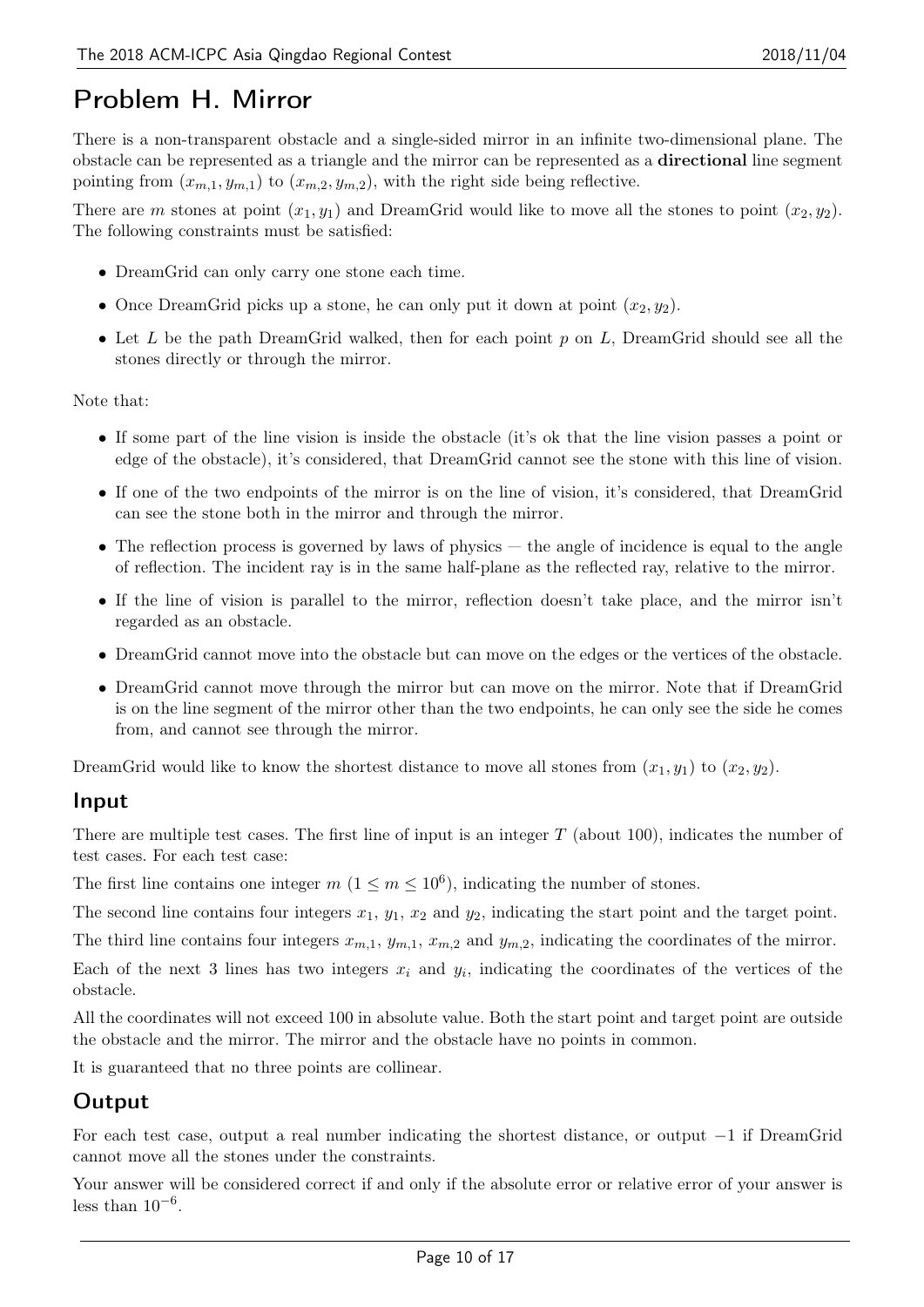### Example

| standard input | standard output    |
|----------------|--------------------|
| $\overline{2}$ | 13.416407864998739 |
| $\mathbf{2}$   | $-1$               |
| $-2020$        |                    |
| $-3$ 3 3 3     |                    |
| 0 <sub>1</sub> |                    |
| $-3 -2$        |                    |
| $3 - 2$        |                    |
| $\mathbf{2}$   |                    |
| $-2020$        |                    |
| $-3$ 3 $-1$ 3  |                    |
| 0 <sub>1</sub> |                    |
| $-3 -2$        |                    |
| $3 - 2$        |                    |

### **Note**

We now welcome our special guest Mashiro, who heartily donates this problem to our problemset, to explain the sample test cases for us using her sketch book.



In the figures above, we indicate the start point as point *A* and the target point as point  $B$ . The mirror is indicated by the line segment pointing from *M*1 to *M*2, with the right side being reflective.

For the first sample test case, the optimal path is  $A \rightarrow C \rightarrow B \rightarrow C \rightarrow A \rightarrow C \rightarrow B$ .

For the second sample test case, as DreamGrid cannot see *A* from *B*, it's impossible to move all the two stones from *A* to *B* while following the constraints in the problem description.



*(Image from pixiv. ID: 32084305)*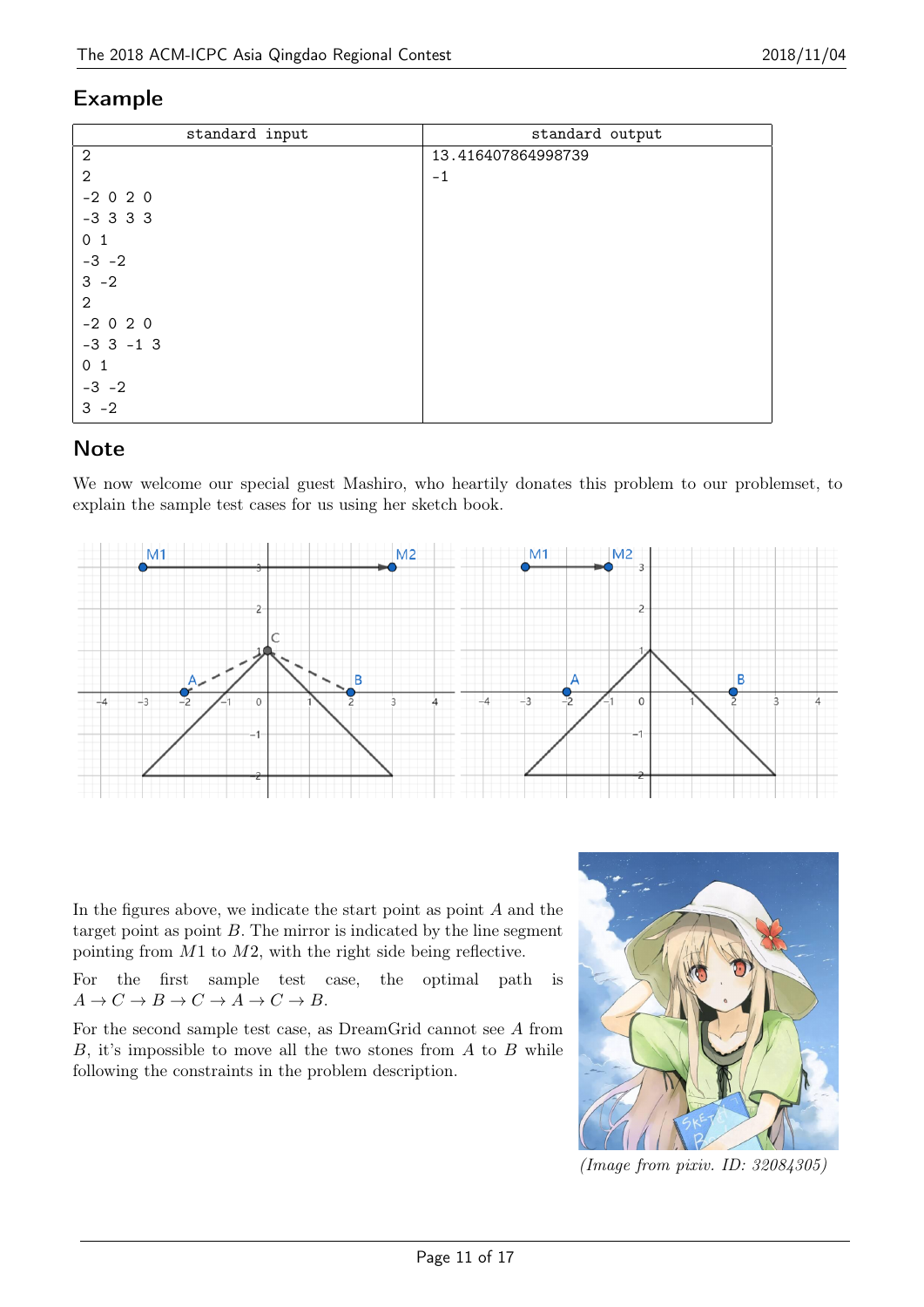# Problem I. Soldier Game

DreamGrid and BaoBao are playing a game. There are *n* soldiers in the game, numbered from 1 to *n*. The *i*-th soldier has a power value of *a<sup>i</sup>* . DreamGrid and BaoBao are going to divide the soldiers into several teams according to the rules below:

- A team must consist of 1 or 2 soldiers.
- Every soldier must belong to exactly 1 team.
- *•* If a team consists of two soldiers (let's say they are the *i*-th and the *j*-th soldier), there must be  $|i - j| = 1$ .

The power value of a team is defined as the sum of the team members' power values. For the sake of fairness, they want to minimize the difference between the maximum team power value and the minimum team power value after the division. You are asked to find the minimum difference.

### Input

There are multiple test cases. The first line of the input contains an integer *T*, indicating the number of test cases. For each test case:

The first line contains an integer  $n (1 \le n \le 10^5)$ , indicating the number of soldiers.

The second line contains *n* integers  $a_1, a_2, ..., a_n$  ( $-10^9 \le a_i \le 10^9$ ), where  $a_i$  indicates the power value of the *i*-th soldier.

It's guaranteed that the sum of  $n$  in all test cases will not exceed  $10^6$ .

### **Output**

For each test case output one line containing one integer, indicating the minimum difference between the maximum team power value and the minimum team power value.

# Example

| standard input | standard output |
|----------------|-----------------|
| 3              |                 |
| 5              | 2               |
| $-1$ 4 2 1 1   | 0               |
| 4              |                 |
| 1 3 2 4        |                 |
|                |                 |
|                |                 |

### **Note**

We now explain the first sample test case. All possible divisions are listed below.

| <b>Division</b> | Difference                    | Division           | <b>Difference</b>        |
|-----------------|-------------------------------|--------------------|--------------------------|
| 2 <br> 4 ,      | $4 - (-1) = 5$                | $[-1, 4], [2],$    | $3 - 1 = 2$              |
|                 | $4 - (-1) = 5$                | [4, 2]<br>$1 - 11$ | $6 -$<br>$) = 7$<br>$-1$ |
| $1 - 11$ .      | $4 - (-1)$<br>$=5$            | 1, 1 <br>$1 - 1$ . | $3 - 2 = 1$              |
| $1 - 11$        | $\dot{ } = 7$ .<br>$6 - (-1)$ | $1 - 1$ .          | $3 - 1 = 2$              |

So the answer is  $\min(5, 5, 5, 7, 2, 7, 1, 2) = 1$ .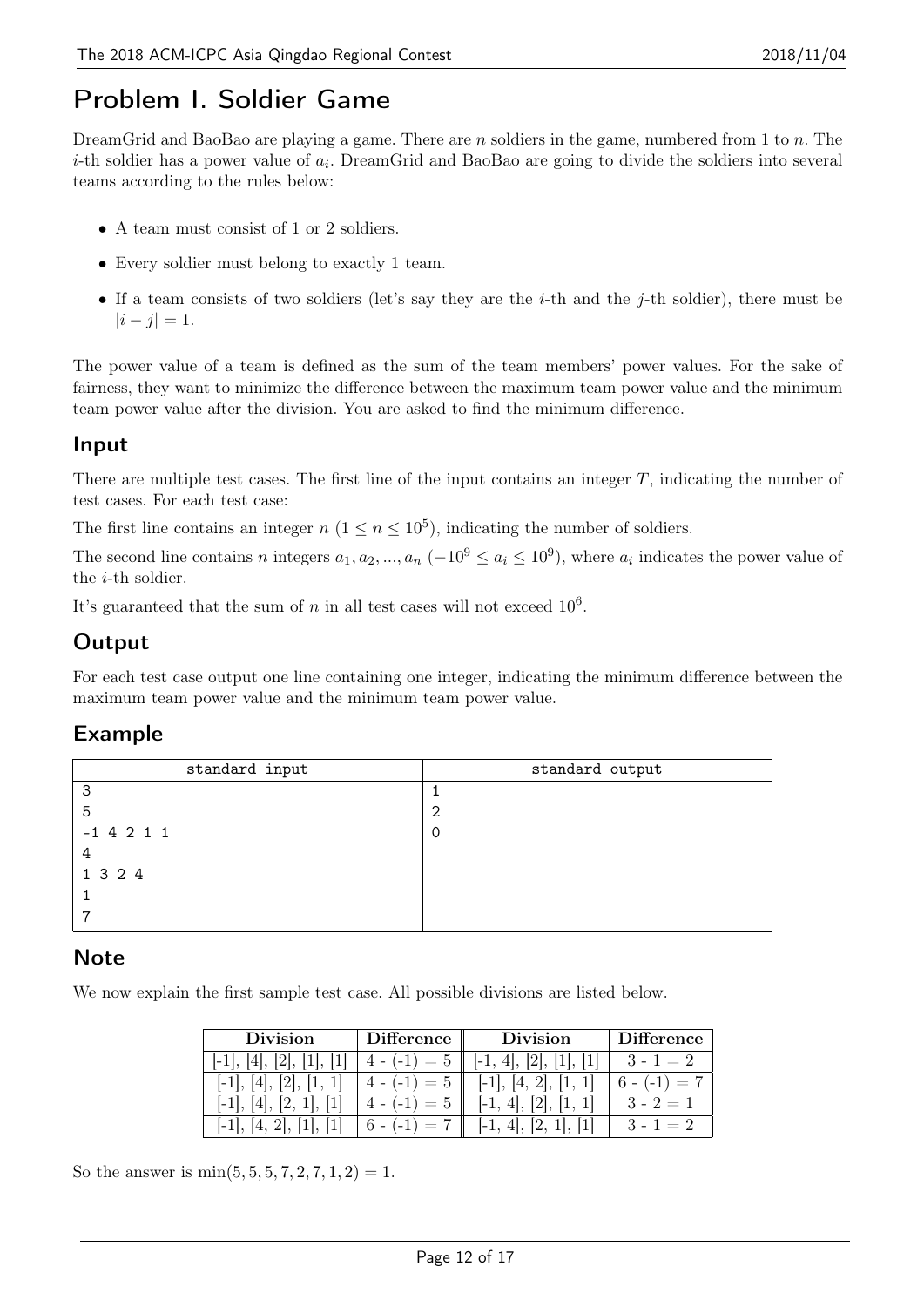# Problem J. Books

DreamGrid went to the bookshop yesterday. There are *n* books in the bookshop in total. Because DreamGrid is very rich, he bought the books according to the strategy below:

- *•* Check the *n* books from the 1st one to the *n*-th one in order.
- For each book being checked now, if DreamGrid has enough money (not less than the book price), he'll buy the book and his money will be reduced by the price of the book.
- In case that his money is less than the price of the book being checked now, he will skip that book.

BaoBao is curious about how rich DreamGrid is. You are asked to tell him the maximum possible amount of money DreamGrid took before buying the books, which is a non-negative integer. All he knows are the prices of the *n* books and the number of books DreamGrid bought in total, indicated by *m*.

### Input

There are multiple test cases. The first line of the input contains an integer *T*, indicating the number of test cases. For each test case:

The first line contains two integers *n* and  $m$  ( $1 \le n \le 10^5$ ,  $0 \le m \le n$ ), indicating the number of books in the bookshop and the number of books DreamGrid bought in total.

The second line contains *n* non-negative integers  $a_1, a_2, ..., a_n$   $(0 \le a_i \le 10^9)$ , where  $a_i$  indicates the price of the *i*-th book checked by DreamGrid.

It's guaranteed that the sum of  $n$  in all test cases will not exceed  $10^6$ .

# **Output**

For each test case output one line.

If it's impossible to buy *m* books for any initial number of money, output "Impossible" (without quotes). If DreamGrid may take an infinite amount of money, output "Richman" (without quotes).

In other cases, output a non-negative integer, indicating the maximum number of money he may take.

| standard input | standard output |  |
|----------------|-----------------|--|
| 4              | 6               |  |
| 4 2            | 96              |  |
| 1 2 4 8        | Richman         |  |
| 4 0            | Impossible      |  |
| 100 99 98 97   |                 |  |
| 2 <sub>2</sub> |                 |  |
| 10000 10000    |                 |  |
| 5 3            |                 |  |
| 00001          |                 |  |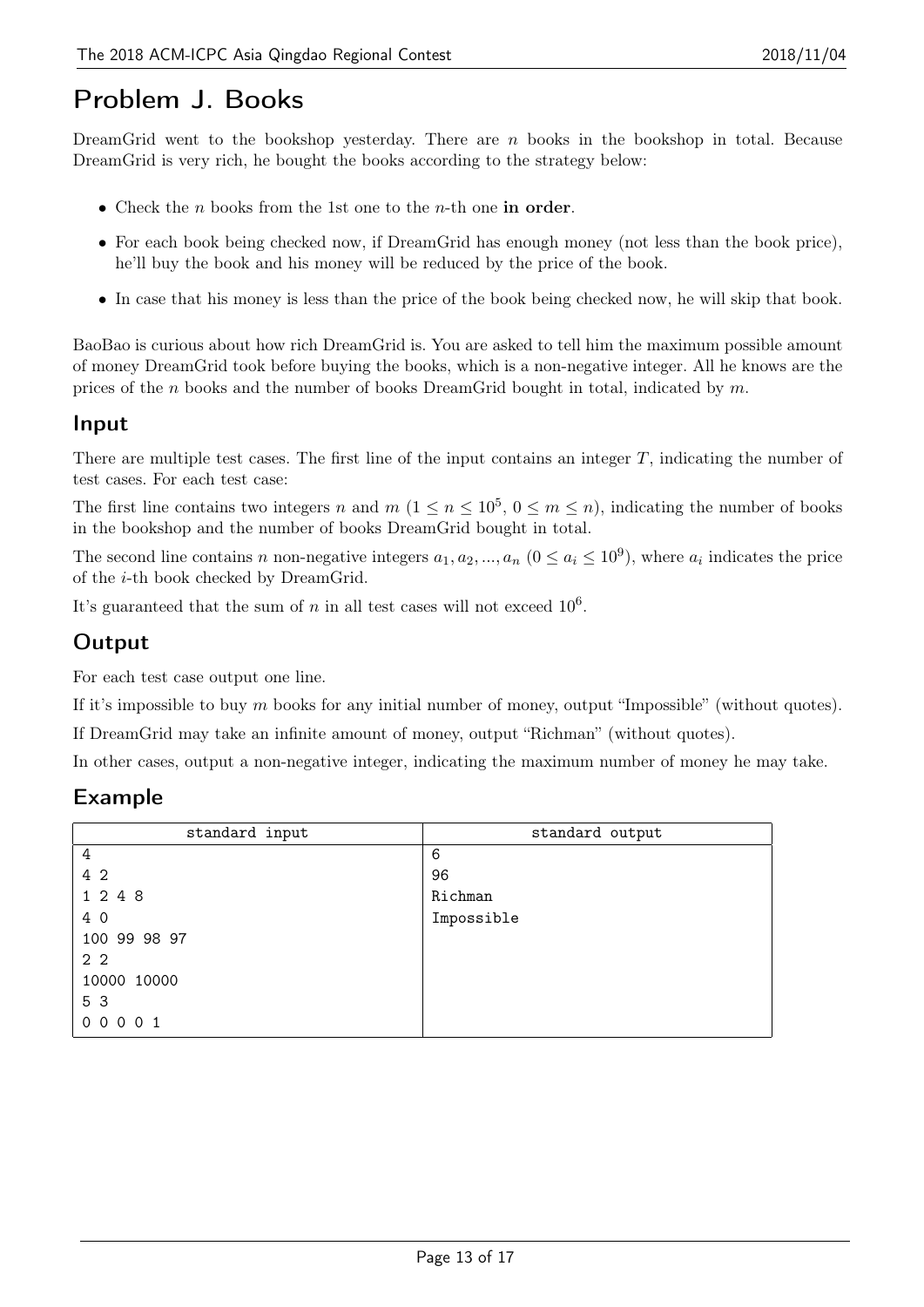# Problem K. Airdrop

PUBG is a multiplayer online battle royale video game. In the game, up to one hundred players parachute onto an island and scavenge for weapons and equipment to kill others while avoiding getting killed themselves. Airdrop in this game is a key element, as airdrops often carry with them strong weapons or numerous supplies, helping players to survive.



*Airdrop in the game(?)*

Consider the battle field of the game to be a two-dimensional plane. An airdrop has just landed at point  $(x_0, y_0)$  (both  $x_0$  and  $y_0$  are integers), and all the *n* players on the battle field, where  $(x_i, y_i)$  (both  $x_i$  and  $y_i$  are integers) indicates the initial position of the *i*-th player, start moving towards the airdrop with the following pattern:

- If the position of a living player at the beginning of this time unit is not equal to  $(x_0, y_0)$ , he will begin his next move.
	- Let's say he is currently at point (*x, y*). For his next move, he will consider four points (*x, y−*1),  $(x, y + 1), (x - 1, y)$  and  $(x + 1, y)$ .
	- He will select one of the four points whose Manhattan distance to the airdrop  $(x_0, y_0)$  is the smallest to be the destination of his next move. Recall that the Manhattan distance between two points  $(x_a, y_a)$  and  $(x_b, y_b)$  is defined as  $|x_a - x_b| + |y_a - y_b|$ .
	- If two or more points whose Manhattan distance to the airdrop is the same, he will use the following priority rule to break the tie:  $(x, y-1)$  has the highest priority to be selected,  $(x, y+1)$ has the second highest priority,  $(x-1, y)$  has the third highest priority, and  $(x+1, y)$  has the lowest priority.
	- At the end of this time unit, he arrives at his destination.
- If the position of a living player at the beginning of this time unit is equal to  $(x_0, y_0)$ , he will continue to fatten his backpack with the supplies in the airdrop and stays at  $(x_0, y_0)$ .

But the battle is tough and it's almost impossible for all the players to arrive at the airdrop safely. If two or more players meet at point  $(x', y')$  other than  $(x_0, y_0)$ , where both  $x'$  and  $y'$  are integers, they will fight and kill each other and none of them survive.

BaoBao is a big fan of the game and is interested in the number of players successfully arriving at the position of the airdrop, but he doesn't know the value of  $x_0$ . Given the value of  $y_0$  and the initial position of each player, please help BaoBao calculate the minimum and maximum possible number of players successfully arriving at the position of the airdrop for all  $x_0 \in \mathbb{Z}$ , where  $\mathbb Z$  is the set of all integers (note that  $x_0$  can be positive, zero or negative).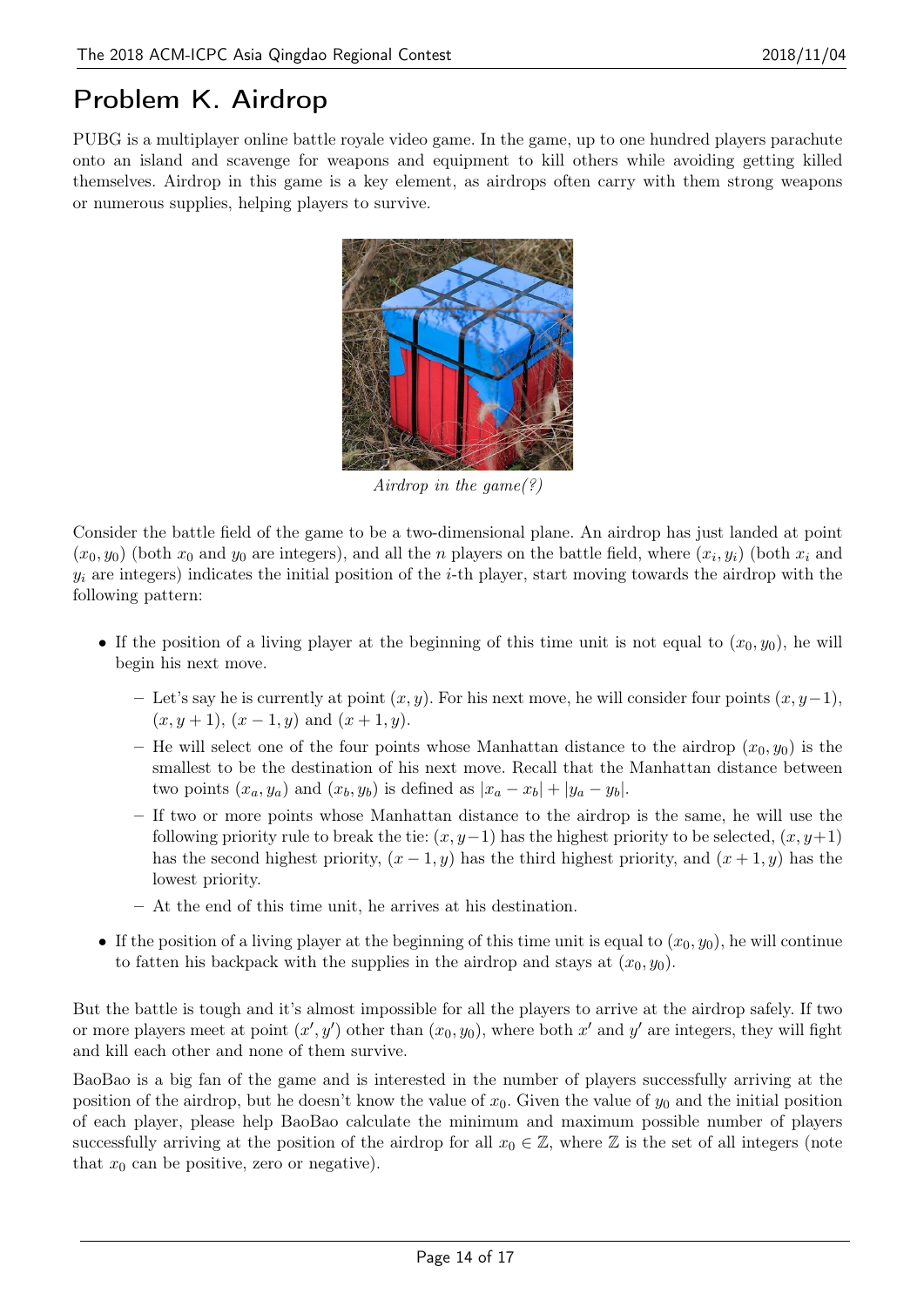### Input

There are multiple test cases. The first line of the input contains an integer *T*, indicating the number of test cases. For each test case:

The first line contains two integers *n* and  $y_0$  ( $1 \le n \le 10^5$ ,  $1 \le y_0 \le 10^5$ ), indicating the number of players and the *y* value of the airdrop.

For the following *n* lines, the *i*-th line contains two integers  $x_i$  and  $y_i$  ( $1 \le x_i, y_i \le 10^5$ ), indicating the initial position of the *i*-th player.

It's guaranteed that the sum of *n* in all test cases will not exceed  $10^6$ , and in each test case no two players share the same initial position.

# **Output**

For each test case output one line containing two integers  $p_{\min}$  and  $p_{\max}$  separated by one space.  $p_{\min}$ indicates the minimum possible number of players successfully arriving at the position of the airdrop, while  $p_{\text{max}}$  indicates the maximum possible number.

### Example

| standard input | standard output |
|----------------|-----------------|
| $\mathbf{3}$   | 1 <sub>3</sub>  |
| 3 <sub>2</sub> | 0 <sup>3</sup>  |
| 1 <sub>2</sub> | 2 <sub>2</sub>  |
| 2 <sub>1</sub> |                 |
| 3 5            |                 |
| 3 3            |                 |
| 2 <sub>1</sub> |                 |
| 2 5            |                 |
| 4 3            |                 |
| 2 3            |                 |
| 1 <sub>3</sub> |                 |
| 4 3            |                 |

# **Note**

We now explain the first sample test case.

To obtain the answer of  $p_{\text{min}} = 1$ , one should consider  $x_0 = 3$ . The following table shows the position of each player at the end of each time unit when  $x_0 = 3$ .

| Time | Player 1   | Player 2   | Player 3 |
|------|------------|------------|----------|
|      | (2)        | [2, 1]     | (3, 5)   |
|      | 2, 2)      | (2, 2)     | (3, 4)   |
|      | eliminated | eliminated | (3, 3)   |
| 3    | eliminated | eliminated | (3, 2)   |

To obtain the answer of  $p_{\text{max}} = 3$ , one should consider  $x_0 = 2$ . The following table shows the position of each player at the end of each time unit when  $x_0 = 2$ .

| Time | Player 1 | Player 2             | Player 3 |
|------|----------|----------------------|----------|
|      |          | (2, 1)               | (3, 5)   |
|      | (2, 2)   | $\left(2,\,2\right)$ | (3, 4)   |
|      | (2, 2)   | 2, 2                 | (3, 3)   |
|      |          |                      | (3, 2)   |
|      |          |                      |          |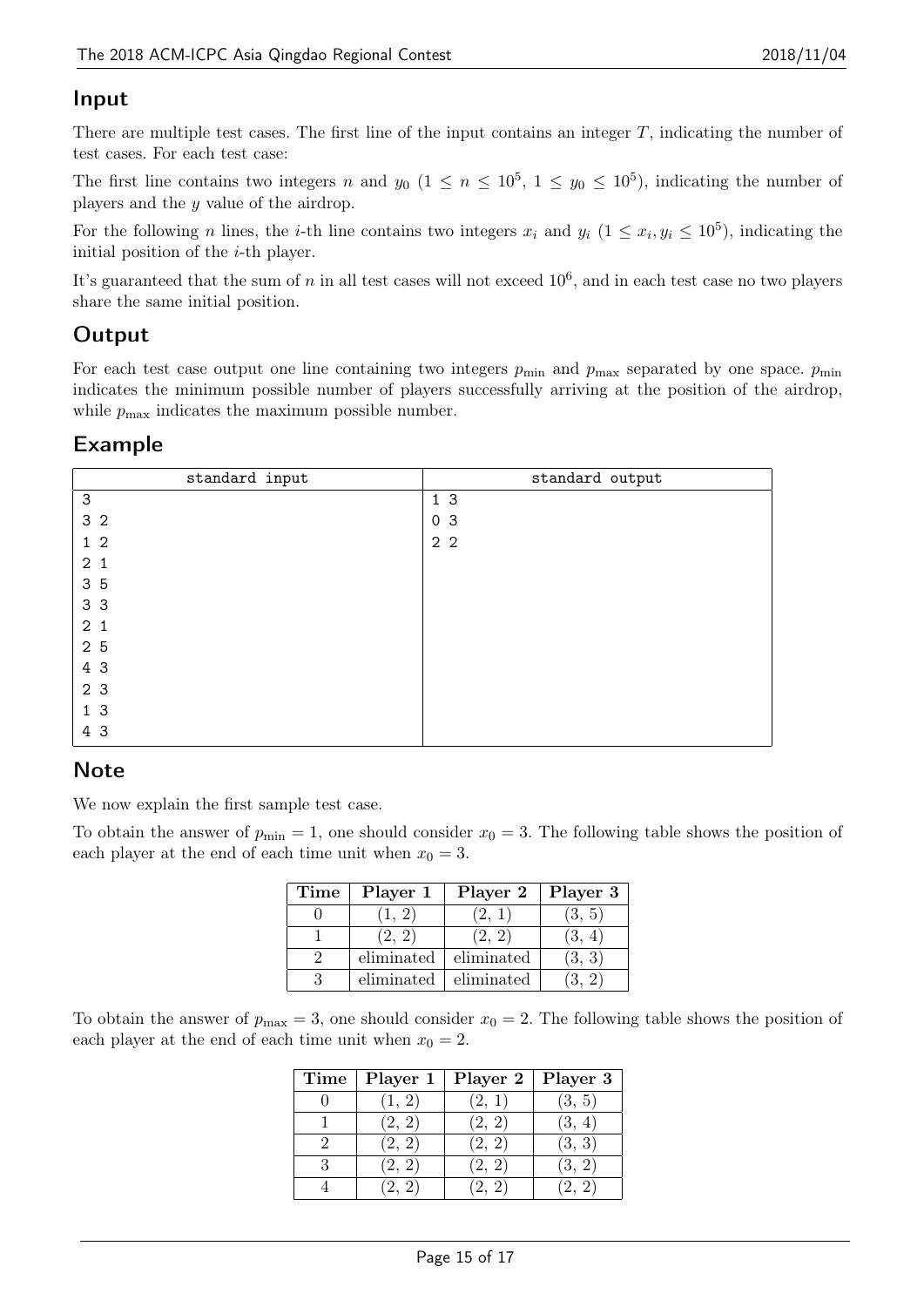# Problem L. Sub-cycle Graph

Given an undirected simple graph with  $n (n \geq 3)$  vertices and  $m$  edges where the vertices are numbered from 1 to *n*, we call it a "sub-cycle" graph if it's possible to add a non-negative number of edges to it and turn the graph into exactly one simple cycle of *n* vertices.

Given two integers *n* and *m*, your task is to calculate the number of different sub-cycle graphs with *n* vertices and *m* edges. As the answer may be quite large, please output the answer modulo  $10^9 + 7$ .

Recall that

- A simple graph is a graph with no self loops or multiple edges;
- A simple cycle of  $n (n \geq 3)$  vertices is a connected undirected simple graph with *n* vertices and *n* edges, where the degree of each vertex equals to 2;
- *•* Two undirected simple graphs with *n* vertices and *m* edges are different, if they have different sets of edges;
- Let  $u < v$ , we denote  $(u, v)$  as an undirected edge connecting vertices *u* and *v*. Two undirected edges  $(u_1, v_1)$  and  $(u_2, v_2)$  are different, if  $u_1 \neq u_2$  or  $v_1 \neq v_2$ .

### Input

There are multiple test cases. The first line of the input contains an integer  $T$  (about  $2 \times 10^4$ ), indicating the number of test cases. For each test case:

The first and only line contains two integers *n* and  $m$  ( $3 \le n \le 10^5$ ,  $0 \le m \le \frac{n(n-1)}{2}$ ), indicating the number of vertices and the number of edges in the graph.

It's guaranteed that the sum of *n* in all test cases will not exceed  $3 \times 10^7$ .

# **Output**

For each test case output one line containing one integer, indicating the number of different sub-cycle graphs with *n* vertices and *m* edges modulo  $10^9 + 7$ .

# Example

| standard input | standard output |
|----------------|-----------------|
|                | 15              |
| 42             | 1 2             |
| 4 3            | 90              |
| 5 3            |                 |

# **Note**

The 12 sub-cycle graphs of the second sample test case are illustrated below.